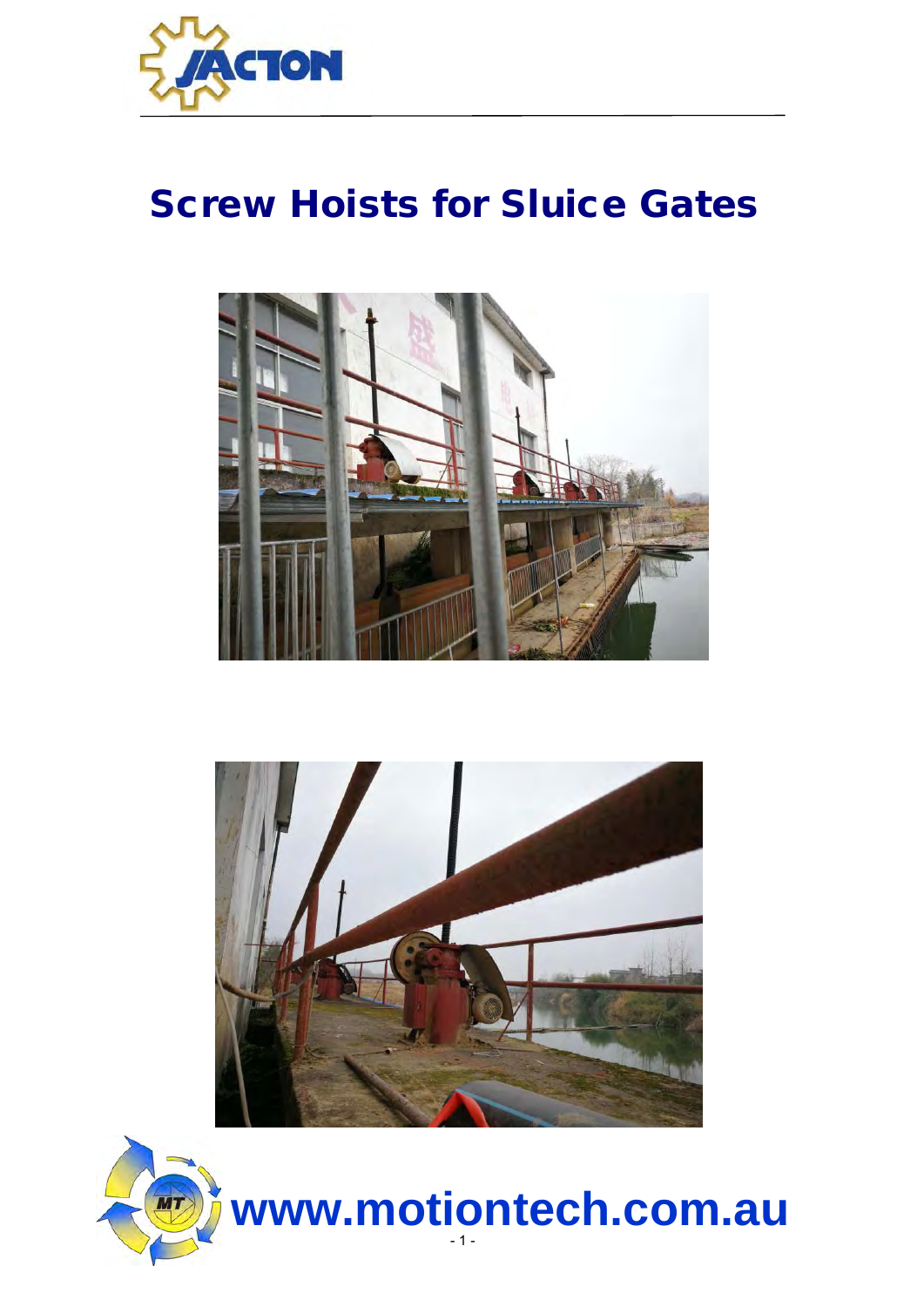

## Introduction

MHP series manual screw hoist for sluice gate: A manual screw stem hoists, or hand screw gate hoist, is widely used in the water plant, sewage treatment plant, all kinds of to drainage engineering, water conservancy and hydro-power projects. They are used to control all types of large and medium-sized iron and steel gates, vertical slide gates, jet flow gates and fixed cone valves to reach the lift gate opening and closing purposes. Typically, one or two (dual) screw stems are connected to the gate and extended in the direction of travel. The screw stems are threaded and driven through a bronze drive nut that is rotated by hand (handwheel). The screw stem diameter from 27mm to 50mm. The hoisting load capacity from 300 kg to 3 ton. The closing load capacity from 150 kg to 1.5 ton. About screw stem travel length (stroke) which is customized following clients requirements.



| Model           | <b>Hoisting Load</b><br>Capacity | <b>Closing Load</b><br>Capacity<br>(Ton) | <b>Screw Stem Sizes</b><br>(MM) |                               |          |  |  |  |
|-----------------|----------------------------------|------------------------------------------|---------------------------------|-------------------------------|----------|--|--|--|
|                 | (Ton)                            |                                          |                                 | Overall Length Threads Length | Diameter |  |  |  |
| <b>MHP-0.3T</b> | 0.3                              | 0.15                                     | 800                             | 500                           | 27       |  |  |  |
| MHP-0.5T        | 0.5                              | 0.25                                     | 1000                            | 700                           | 28       |  |  |  |
| MHP-1.0T        |                                  | 0.5                                      | 1500                            | 1000                          | 32       |  |  |  |
| MHP-2.0T        |                                  |                                          | 2000                            | 1500                          | 40       |  |  |  |
| MHP-3.0T        | з                                | 1.5                                      | 2500                            | 2000                          | 50       |  |  |  |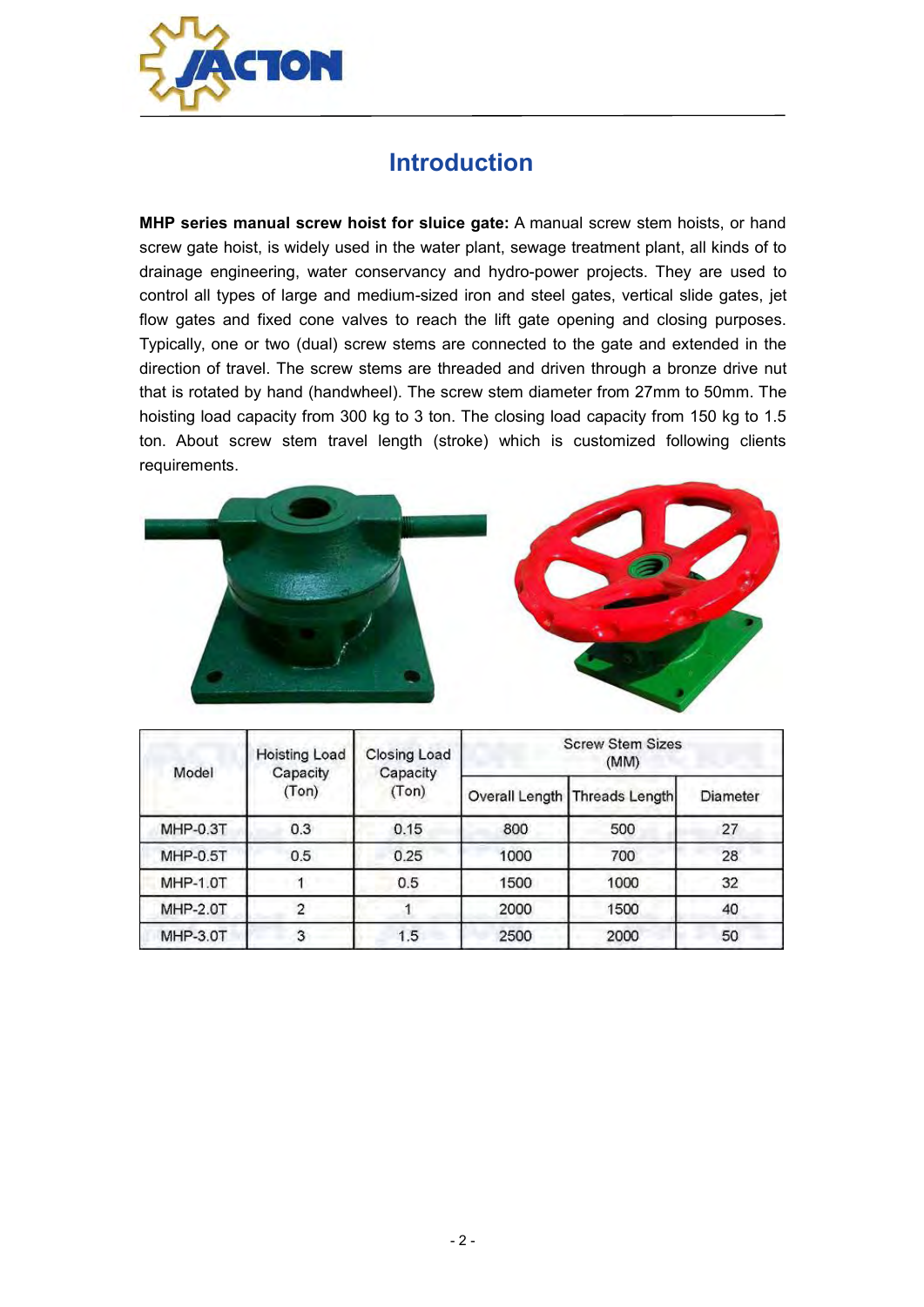

MST series manual screw hoist for sluice gate: A manual screw gate hoists is widely used in the water plant, sewage treatment plant, all kinds of to drainage engineering, water conservancy and hydro-power projects. They are used to control all types of large and medium-sized iron and steel gates, vertical slide gates, jet flow gates and fixed cone valves to reach the lift gate opening and closing purposes. Typically, one or two (dual) screw stems are connected to the gate and extended in the direction of travel. The screw stems are threaded and driven through a bronze drive nut that is rotated by hand (hand wheel). The screw stem diameter from 28mm to 50mm. The hoisting load capacity from 0.5 ton to 3 ton. The closing load capacity from 0.25 ton to 1.5 ton. About screw stem travel length (stroke) which is customized following clients requirements.



| Model           | Hoisting<br>Load  | Closing Load      | Hoisting          | Hand<br>Turning | <b>Screw Stem Sizes</b><br>(MM) |                   |          |  |
|-----------------|-------------------|-------------------|-------------------|-----------------|---------------------------------|-------------------|----------|--|
|                 | Capacity<br>(Ton) | Capacity<br>(Ton) | Speed<br>(MM/Min) | Force<br>(KG)   | Overall<br>Length               | Threads<br>Length | Diameter |  |
| <b>MST-0.5T</b> | 0.5               | 0.25              | 188               | 6               | 1000                            | 700               | 28       |  |
| <b>MST-1.0T</b> |                   | 0.5               | 188               | 9               | 1500                            | 1000              | 32       |  |
| <b>MST-2.0T</b> | 2                 |                   | 174               | 21              | 2000                            | 1500              | 40       |  |
| <b>MST-3.0T</b> | 3                 | 1.5               | 235               | 28              | 2500                            | 2000              | 50       |  |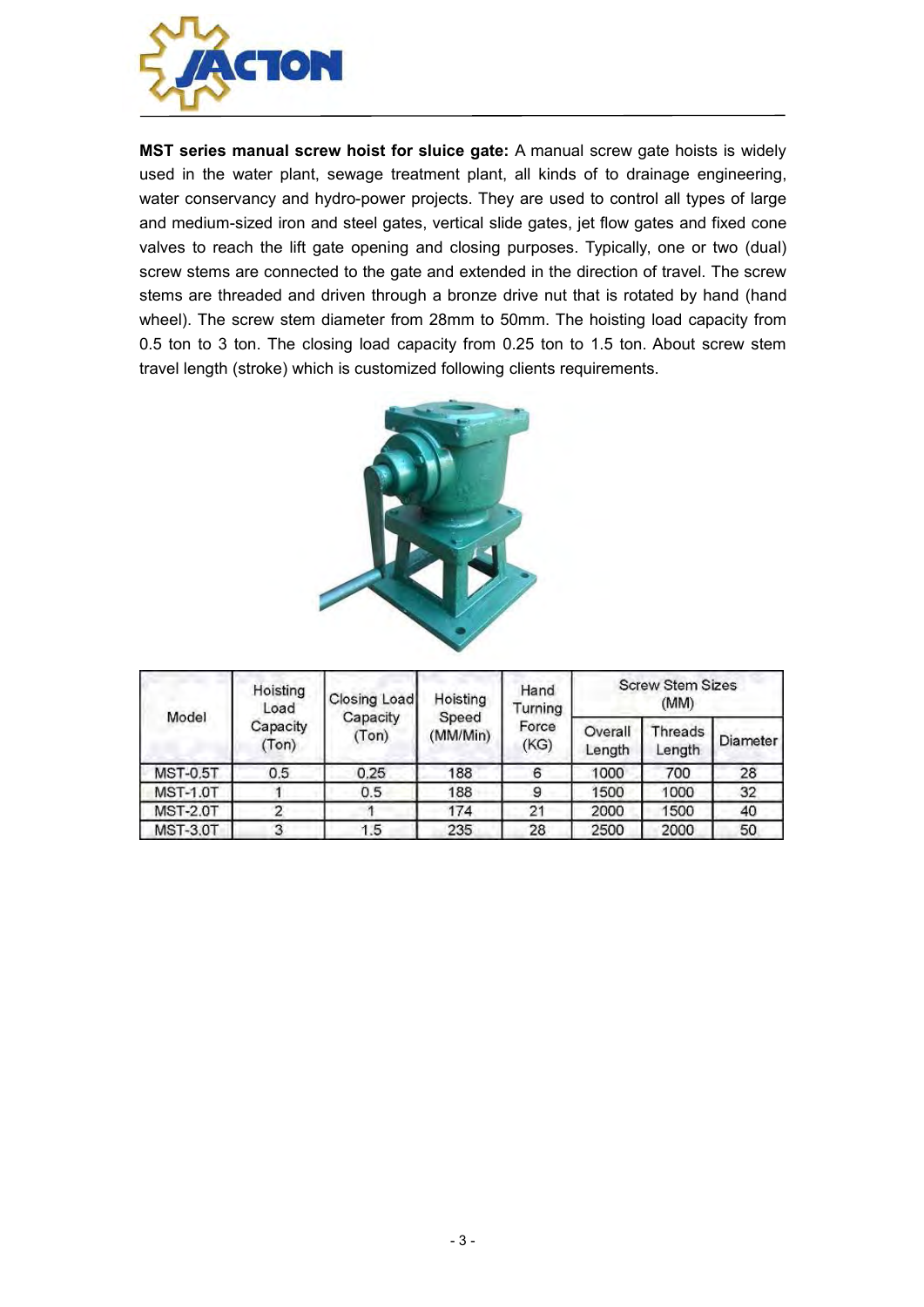

ME series electric screw hoist for sluice gate: A electric screw stem hoists, or electric motor screw gate hoist, adopts screw stem for transmission to implement opening and closing of sluice gates, check gates, penstock gates, channel gates, wagon penstocks, wall penstocks, gate damper, channel penstocks, large and medium-sized iron and steel gates, vertical slide gates, jet flow gates and fixed cone valves in the water plant, sewage treatment plant, all kinds of to drainage engineering, canals and rivers, water conservancy and hydro-power projects. Typically, one or two (dual) screw stems are connected to the gate and extended in the direction of travel. The screw stems are trapezoidal threaded and driven through a bronze drive nut that is power driven by electric motor. Simple installation and maintenance, light and flexible operation. The screw stem diameter from 50mm to 130mm. The hoisting load capacity from 3 ton to 50 ton. The closing load capacity from 1.5 ton to 25 ton. About screw stem travel length (stroke) which is customized following clients requirements. Travel speed (manually) 10 mm/min to 16 mm/min, Travel speed (electrically) 211 mm/min to 351 mm/min. Electric motor power from 1.1 kw to 11 kw.



| Model         | Hoisting<br>Load<br>Capacity<br>(Ton) | Closing<br>Load<br>Capacity<br>(Ton) | Hoisting      | <b>Hoisting Speed</b><br>(MM/Min) |          | <b>Screw Stem Sizes</b><br>(MM) |                   |       | Motor          |
|---------------|---------------------------------------|--------------------------------------|---------------|-----------------------------------|----------|---------------------------------|-------------------|-------|----------------|
|               |                                       |                                      | Height<br>(M) | Manual                            | Electric | Overall<br>Length               | Threads<br>Length | Diam. | Power<br>(kW)  |
| ME-3T         | 3                                     | 1.5                                  | 3             | 12                                | 323      | 2500                            | 2000              | 50    | 1.1            |
| <b>ME-5T</b>  | 5                                     | 2.5                                  | 3             | 12                                | 323      | 3500                            | 3000              | 55    | 1.5            |
| ME-8T         | 8                                     | $\overline{4}$                       | 3.5           | 16                                | 310      | 4000                            | 3500              | 70    | 2.2            |
| <b>ME-10T</b> | 10                                    | 5                                    | 4             | 16                                | 310      | 4500                            | 4000              | 75    | 2.2            |
| <b>ME-12T</b> | 12                                    | 6                                    | 4             | 16                                | 310      | 4500                            | 4000              | 80    | 2.2            |
| <b>ME-15T</b> | 15                                    | 7.5                                  | 4.5           | 11                                | 351      | 5000                            | 4500              | 85    | 3              |
| <b>ME-20T</b> | 20                                    | 10                                   | 4.5           | 11                                | 351      | 5500                            | 5000              | 90    | 3              |
| <b>ME-25T</b> | 25                                    | 12.5                                 | 4.5           | 10                                | 211      | 6000                            | 5500              | 95    | $\overline{4}$ |
| <b>ME-30T</b> | 30                                    | 15                                   | 4.5           | 10                                | 233      | 6000                            | 5500              | 100   | 5.5            |
| <b>ME-40T</b> | 40                                    | 20                                   | 4.5           | 10                                | 233      | 6000                            | 5500              | 120   | 7.5            |
| <b>ME-50T</b> | 50                                    | 25                                   | 4.5           | 10                                | 233      | 6000                            | 5500              | 130   | 11             |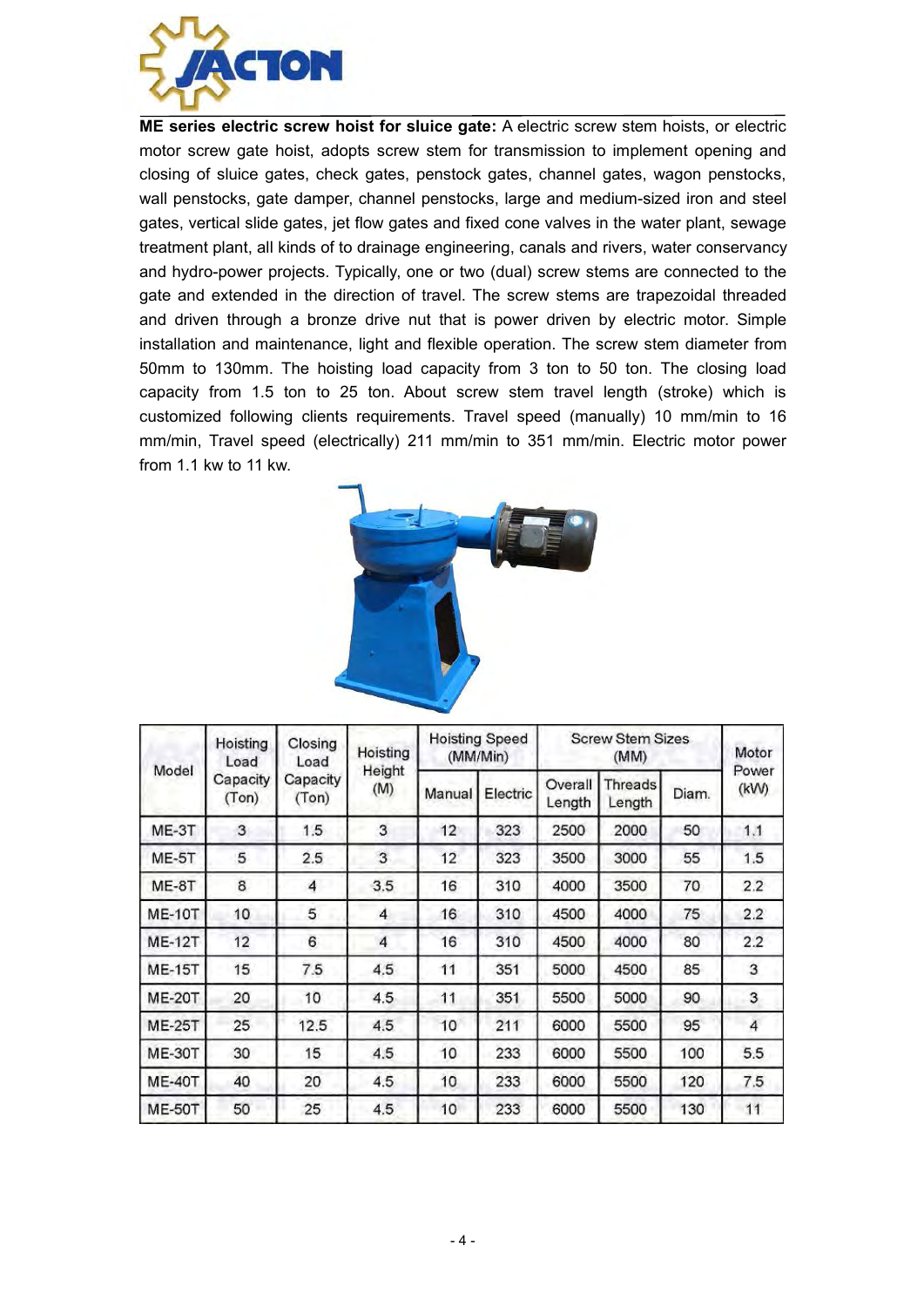

MED series motorized screw hoist for sluice gate: A motorized screw gate hoists adopts screw stem for transmission to implement opening and closing of sluice gates, check gates, penstock gates, channel gates, wagon penstocks, wall penstocks, gate damper, channel penstocks, large and medium-sized iron and steel gates, vertical slide gates, jet flow gates and fixed cone valves in the water plant, sewage treatment plant, all kinds of to drainage engineering, canals and rivers, water conservancy and hydro-power projects. Typically, one or two (dual) screw stems are connected to the gate and extended in the direction of travel. The screw stems are trapezoidal threaded and driven through a bronze drive nut that is power driven by electric motor. Simple installation and maintenance, light and flexible operation. The screw stem diameter from 50mm to 150mm. The hoisting load capacity from 3 ton to 60 ton. The closing load capacity from 1.5 ton to 30 ton. About screw stem travel length (stroke) which is customized following clients requirements. Travel speed (manual operation) 84 mm/min to 376 mm/min, Travel speed (motorized) 125 mm/min to 500 mm/min. Electric motor power from 1.1 kw to 11 kw.



| Model   | Hoisting<br>Load<br>Capacity<br>(Ton) | Closing<br>Load<br>Capacity<br>(Ton) | Hoisting      | <b>Hoisting Speed</b><br>(MM/Min) |          | <b>Screw Stem Sizes</b> | Motor                    |       |                |
|---------|---------------------------------------|--------------------------------------|---------------|-----------------------------------|----------|-------------------------|--------------------------|-------|----------------|
|         |                                       |                                      | Height<br>(M) | Manual                            | Electric | Overall<br>Length       | <b>Threads</b><br>Length | Diam. | Power<br>(kW)  |
| MED-3T  | 3                                     | 1.5                                  | 3             | 313                               | 500      | 2500                    | 2000                     | 50    | 1.1            |
| MED-5T  | 5                                     | 2.5                                  | 3             | 376                               | 420      | 3500                    | 3000                     | 55    | 1.5            |
| MED-8T  | 8                                     | 4                                    | 3.5           | 164                               | 204      | 4000                    | 3500                     | 70    | 2.2            |
| MED-10T | 10                                    | 5                                    | 4             | 164                               | 204      | 4500                    | 4000                     | 75    |                |
| MED-12T | 12                                    | 6                                    | 4             | 164                               | 204      | 4500                    | 4000                     | 80    |                |
| MED-15T | 15                                    | 7.5                                  | 4.3           | 84                                | 156      | 5000                    | 4500                     | 85    | 3              |
| MED-20T | 20                                    | 10                                   | 4.3           | 84                                | 156      | 5500                    | 5000                     | 90    | 3              |
| MED-25T | 25                                    | 12.5                                 | 4.3           | 84                                | 156      | 6000                    | 5500                     | 95    | $\overline{4}$ |
| MED-30T | 30                                    | 15                                   | 4.5           | 88                                | 156      | 6000                    | 5500                     | 100   | 5.5            |
| MED-40T | 40                                    | 20                                   | 4.5           | 88                                | 156      | 6000                    | 5000                     | 120   | 7.5            |
| MED-50T | 50                                    | 25                                   | 4.5           | 120                               | 125      | 6000                    | 5000                     | 130   | 11             |
| MED-60T | 60                                    | 30                                   | 4.5           | 120                               | 125      | 6000                    | 5000                     | 150   | 11             |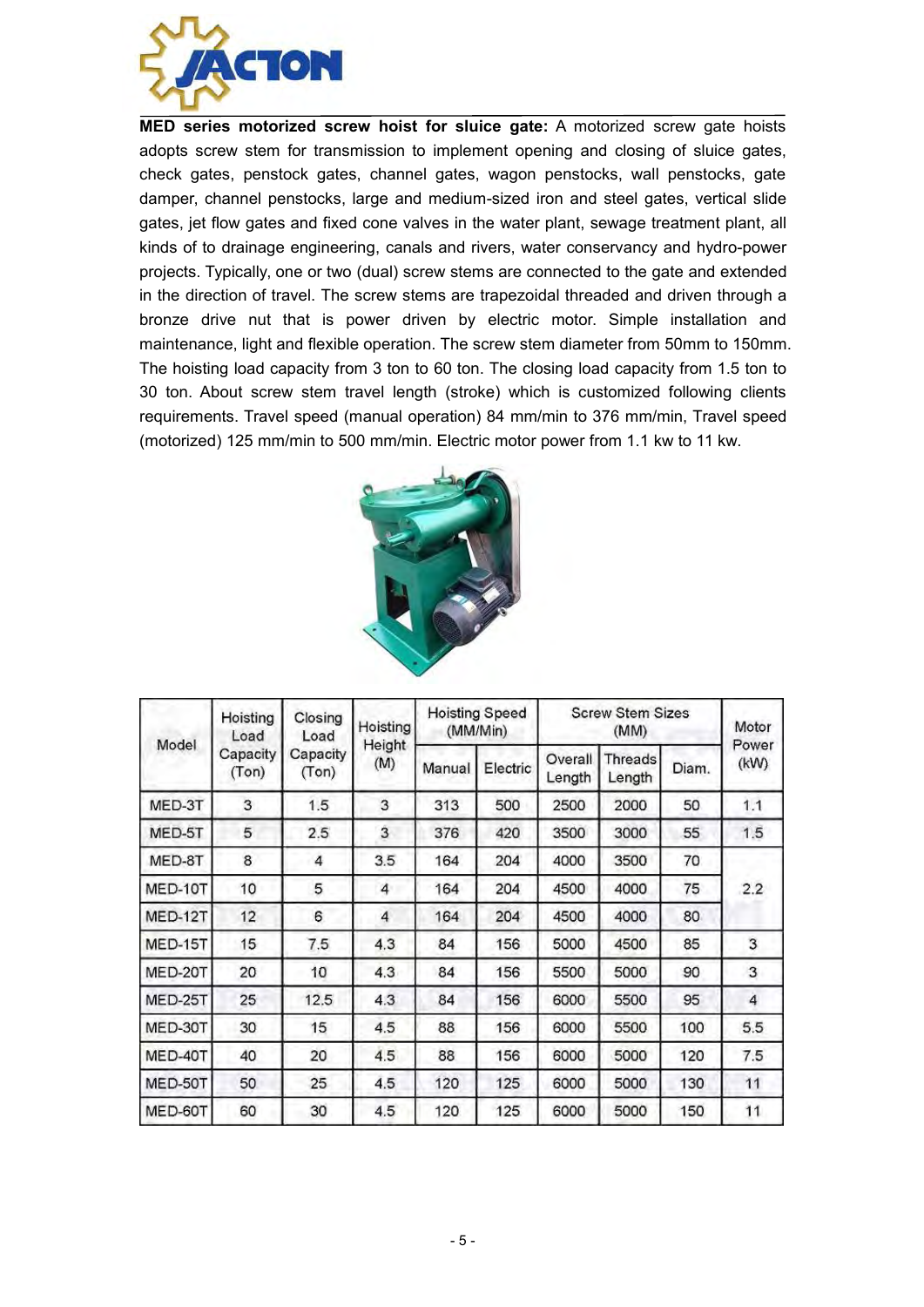

Double points screw hoist for sluice gate: A double points screw stem hoists, or two (dual) screw stems screw drivers systems are connected to the gate and extended in the direction of travel. Which adopts screw stem for transmission to implement opening and closing of large and medium-sized iron and steel gates, vertical slide gates, sliding gates, penstock gates, channel gates, sluice gates, check gates, wagon penstocks, wall penstocks, gate damper, channel penstocks and fixed wheel gates in the water plant, sewage treatment plant, all kinds of to drainage engineering, canals and rivers, water conservancy and hydro-power projects. The double screw stems are trapezoidal threaded and driven through a bronze drive nut that is rotated by hand wheel or electrical motor. Simple installation and maintenance, light and flexible operation. The Jacton double screw stems diameter from 50mm to 150mm. The hoisting load capacity from  $2 \times 3$  ton to  $2 \times 60$ ton. The closing load capacity from 3 ton to 5.5 ton. About screw stem travel length (stroke) which is customized following clients requirements. Travel speed (motor drive) 155 mm/min to 500 mm/min. Electrical motor power from 2.2 kw to 22 kw.



| Model              | Hoisting<br>Load  | Closing<br>Load<br>Capacity<br>(Ton) | Hoisting<br>Height<br>(M) | Hoisting<br>Speed<br>(MM/Min) | <b>Screw Stem Sizes</b> | Motor                    |       |               |
|--------------------|-------------------|--------------------------------------|---------------------------|-------------------------------|-------------------------|--------------------------|-------|---------------|
|                    | Capacity<br>(Ton) |                                      |                           |                               | Overall<br>Length       | <b>Threads</b><br>Length | Diam. | Power<br>(kW) |
| $MET-2 \times 3T$  | 6                 | 3                                    | 3                         | 500                           | 2500                    | 2000                     | 50    | 2.2           |
| $MET-2 \times 5T$  | 10                | 5                                    | 3.5                       | 420                           | 3500                    | 3000                     | 55    | 3             |
| <b>MET-2 x 8T</b>  | 16                | 8                                    | 3.5                       | 204                           | 4000<br>4500            | 3500                     | 70    | 4             |
| <b>MET-2 x 10T</b> | 20                | 10                                   | 4                         | 204                           |                         | 4000                     | 75    |               |
| <b>MET-2 x 12T</b> | 24                | 12                                   | $\overline{4}$            | 204                           |                         |                          | 80    |               |
| <b>MET-2 x 15T</b> | 30                | 15                                   | 4.3                       | 156                           | 5000                    | 4500                     | 85    |               |
| <b>MET-2 x 20T</b> | 40                | 20                                   | 4.3                       | 156                           | 5500                    | 5000                     | 90    | 5.5           |
| <b>MET-2 x 25T</b> | 50                | 25                                   | 5                         | 156                           | 6000                    | 5500                     | 95    |               |
| <b>MET-2 x 30T</b> | 60                | 30                                   | 5                         | 156                           |                         |                          | 100   | 7.5           |
| <b>MET-2 x 40T</b> | 80                | 40                                   | 5.5                       | 156                           | 6000                    |                          | 120   | 15            |
| <b>MET-2 x 50T</b> | 100               | 50                                   | 5.5                       | 155                           |                         | 5500                     | 130   | 22            |
| <b>MET-2 x 60T</b> | 120               | 60                                   | 5.5                       | 155                           |                         |                          | 150   | 22            |